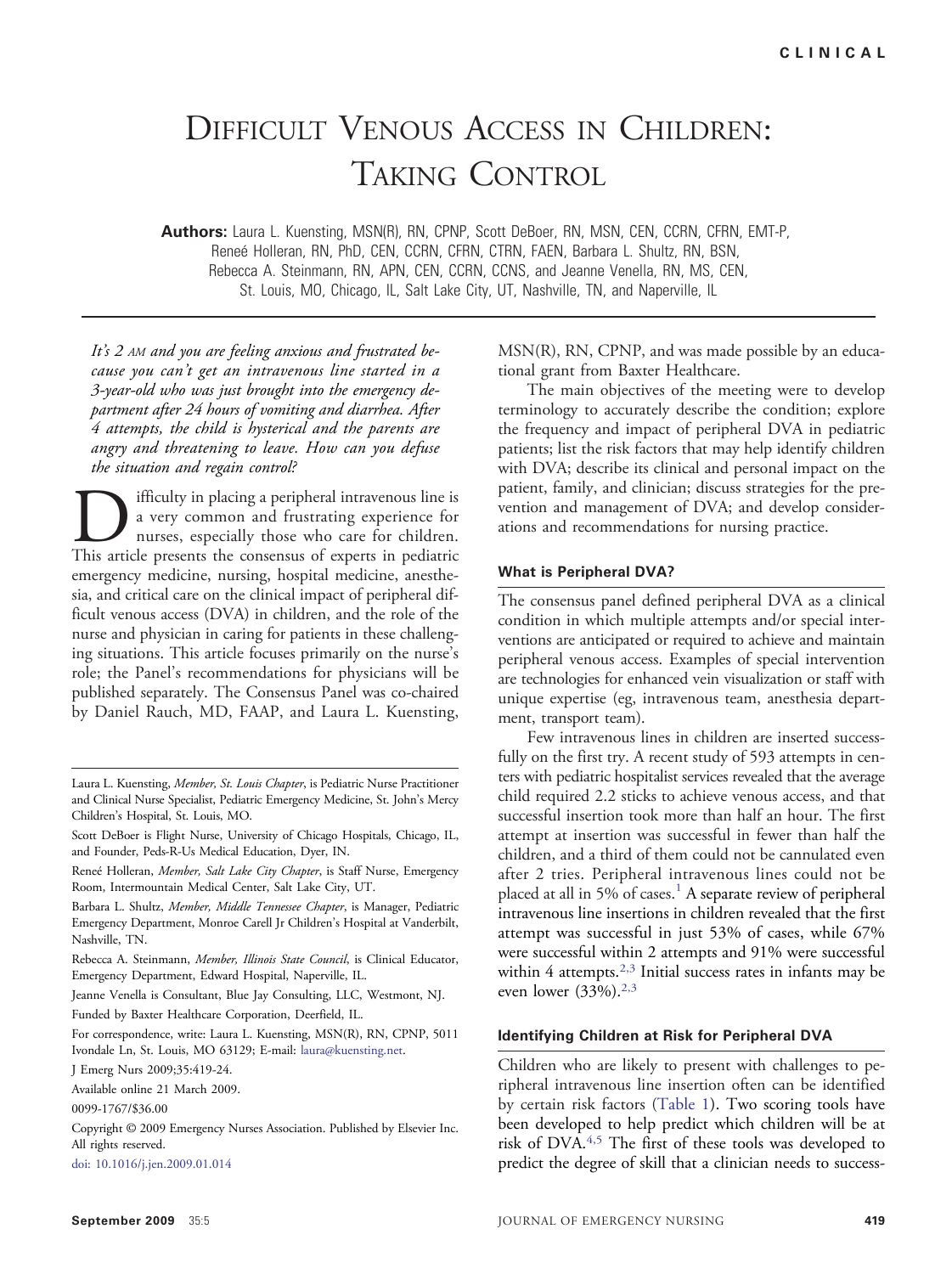| <b>Risk factors</b>                                                                                                      | <b>Consequences</b>                                                                        |
|--------------------------------------------------------------------------------------------------------------------------|--------------------------------------------------------------------------------------------|
| <b>Patient-related factors</b>                                                                                           |                                                                                            |
| Age $<$ 3 years <sup>4,43,44</sup>                                                                                       | Venous fragility                                                                           |
| Weight <5 kg or <10th percentile <sup>2</sup>                                                                            | Poor venous visibility and palpability due to small size                                   |
| Prematurity (<38 weeks' gestation) <sup>4</sup>                                                                          |                                                                                            |
| Obesity <sup>6,21</sup>                                                                                                  | Poor venous visibility                                                                     |
| Dark or scarred skin <sup>21,45,46</sup>                                                                                 |                                                                                            |
| Veins that roll <sup>6</sup>                                                                                             | Difficulties with puncture                                                                 |
| Pain, anxiety, and fear <sup>34</sup>                                                                                    | Peripheral vasoconstriction                                                                |
| Needle phobia <sup>47</sup>                                                                                              |                                                                                            |
| Mental/emotional status                                                                                                  | Patient restlessness, combativeness, or inability to cooperate                             |
| Illness- and injury-related factors                                                                                      |                                                                                            |
| Acute conditions                                                                                                         |                                                                                            |
| Dehydration                                                                                                              | Volume depletion and venous collapse                                                       |
| Sepsis                                                                                                                   | Disorientation, agitation, chills, severe shaking                                          |
| Septic shock                                                                                                             | Low blood pressure                                                                         |
| Vasoconstriction                                                                                                         | Poor venous visibility and palpability                                                     |
| Burns                                                                                                                    | Volume depletion from plasma loss                                                          |
| Trauma                                                                                                                   | Volume depletion from hemorrhage                                                           |
|                                                                                                                          | Damage or limited access to peripheral veins                                               |
| Peripheral edema                                                                                                         | Poor venous visibility and palpability                                                     |
| Hypothermia                                                                                                              | Peripheral vasoconstriction                                                                |
| Chronic conditions                                                                                                       |                                                                                            |
| Congenital vascular malformations                                                                                        | Clusters of superficial vessels that are vulnerable to injury <sup>48</sup>                |
| (eg, hemangiomas, birthmarks, arterio-venous fistulas)                                                                   |                                                                                            |
| Cardiovascular disease                                                                                                   | Reduced cardiac output and volume distribution                                             |
| Neurologic abnormalities (eg, seizures)                                                                                  | Peripheral vasoconstriction, limited access to veins                                       |
| Dermatologic abnormalities (eg, eczema, psoriasis)                                                                       | Poor accessibility and visibility of veins                                                 |
| Cystic fibrosis                                                                                                          | Fragile veins due to chronic steroid use and repeated<br>intravenous antibiotic treatments |
| Diabetes mellitus and other endocrine or<br>metabolic abnormalities                                                      | Fragile veins                                                                              |
| Sickle cell disease                                                                                                      | Pulmonary hypertension and poor peripheral perfusion <sup>49</sup><br>Scarred veins        |
| Hemophilia                                                                                                               | Need for frequent intravenous coagulation therapy                                          |
| Cerebral palsy                                                                                                           | Limited venous accessibility                                                               |
|                                                                                                                          | Peripheral vasoconstriction                                                                |
|                                                                                                                          | Collateral vein system                                                                     |
| Spina bifida                                                                                                             | Scarred or sclerosed veins                                                                 |
| <b>Treatment-related factors</b>                                                                                         |                                                                                            |
| Long-term or repeated intravenous treatments for chronic<br>conditions (eg, chemotherapy, steroids, certain antibiotics) | Scarred or damaged veins                                                                   |
| Shunts, fistulas, tumors                                                                                                 | Limited number of intravenous sites                                                        |
|                                                                                                                          |                                                                                            |

<span id="page-1-0"></span>TABLE 1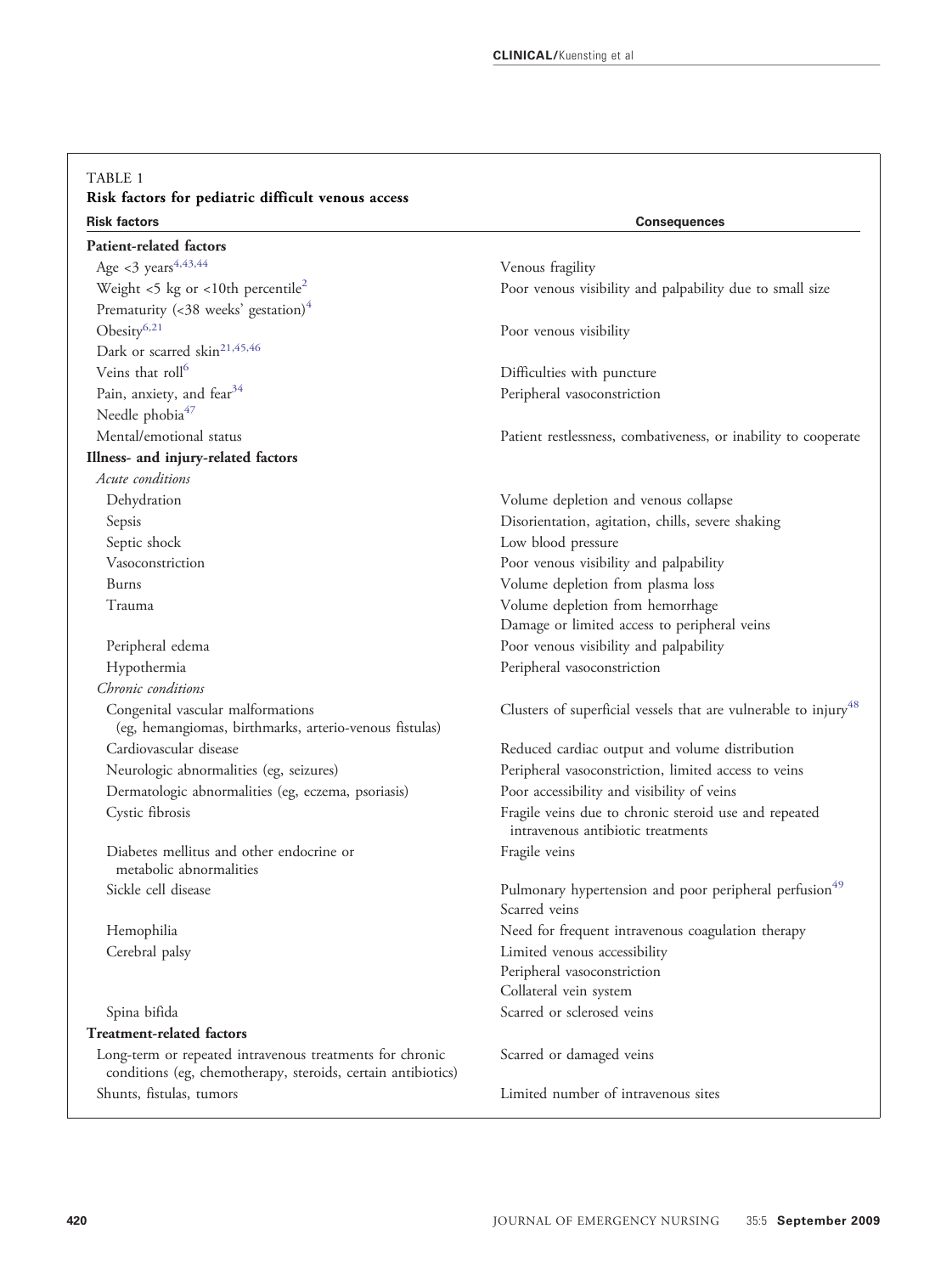fully place an intravenous line. Key factors that influenced cannulation success were the patient's age, medical history, and cooperation level, as well as the number of available access sites, the number of days the child was expected to require intravenous therapy, and the parent's level of anxi-ety and degree of cooperation.<sup>[5](#page-4-0)</sup>

The second tool, called the Difficult Intravenous Access (DIVA) score, was created by Yen and colleagues $4$  using a prospective analysis of 615 children undergoing peripheral intravenous catheterization. The DIVA score is the cumulative number of points for 4 factors: vein not being visible (2 points), vein not being palpable (2 points), history of prematurity (3 points), and age 1 to 2 years (1 point) or younger than 1 year  $(3 \text{ points})$ .<sup>[4](#page-4-0)</sup> Overall, intravenous cannulation was achieved on the first attempt in 75% of the children in this study. In contrast, the probability of success on the first attempt was less than 50% in children with a composite DIVA score ≥4.

Certain parent- and provider-related factors can have an indirect effect on DVA risk in children. Highly anxious parents can cause nurses to feel stressed and distracted, making the delicate task of cannulation more difficult. In addition, children are very sensitive to their parent's emotions; therefore, anxious parents increase the anxiety level of their children. Similarly, providers who are inexperienced in pediatric intravenous line insertion techniques, or who are anxious or fatigued, may have greater difficulty achieving venous access.[6](#page-4-0)

# The Negative Effects of DVA

Multiple needle sticks increase patient anxiety, pain, and suffering. Clinical studies have shown that 51% of children and 83% of toddlers experience high levels of distress during routine venipuncture, and 36% of young children experience significant pain[.7](#page-4-0),[8](#page-4-0) Hospitalized children find needle sticks extremely painful and upsetting; in fact, 74% report that intravenous lines are the source of their worst pain.<sup>9</sup> The long-term consequences of poorly managed DVA include increased anticipatory and procedure-related distress during subsequent encounters.<sup>10</sup>

The inability to establish an intravenous line also can have a negative impact on the nursing staff, leading to frustration, worry, and diminished self-confidence. The ability to start an intravenous line is widely seen as one of the chief qualities of a "good nurse." Time constraints and crowded emergency departments can make nurses feel rushed and potentially lead to incidents such as needle-stick injuries.<sup>[11](#page-4-0)</sup> Unrealistic patient or parent expectations for successful intravenous line insertion on the first attempt only make matters worse. Their perception of the quality of care is integrally linked to their experiences with the hospital staff.[12,13](#page-5-0)

Multiple failed attempts to achieve venous access are costly because of the need for additional staff time, supplies, and special interventions when a peripheral intrave-nous line cannot be established.<sup>[14,15](#page-5-0)</sup> Complications such as infection, vein injury, and infiltration/extravasation also can add to the overall costs of care.<sup>[16-18](#page-5-0)</sup> Difficulties with cannulation also may cause significant delays in diagnosis and treatment.

#### Caring for the Patient With DVA

Optimal management of the patient with DVA begins when the triage nurse assesses the need for an intravenous line by considering: the severity and chronicity of the underlying medical condition; the need for procedural sedation, hydration, medication, or laboratory work; and the availability of resources and technologies to facilitate intravenous line insertion. In addition, consideration of the child's future medical needs may avoid or delay DVA, or at least minimize its impact. Paying particular attention to the choice of vein, catheter type and size, and proper line securement, for example, could minimize vascular damage and help preserve the integrity of peripheral veins for later use.

Not surprisingly, success in placing an intravenous catheter increases with the nurse's level of experience and train-ing.<sup>[6](#page-4-0)</sup> In addition, intravenous nurse specialty teams that are specifically trained in infusion therapy have higher success rates and lower complication rates when placing intravenous lines than do non-intravenous nurse specialists.[15,16](#page-5-0) Specific training programs also may improve staff efficiency, accuracy of insertion, and stress levels when performing intravenous catheterizations.<sup>19</sup> Institutional policies that limit the number of intravenous line attempts and treatment algorithms that show alternative routes of administration also may improve patient outcomes.

Further, good communication skills are essential for quality care. The nurse must act as a patient advocate with the attending physician, collaborate with specialists and other professionals during treatment and follow-up, and interact directly with patients and their families throughout the hospital visit. Providing realistic expectations and appropriate explanations of all procedures to parents and children is critical to gaining their trust and cooperation.

# Nursing Concerns: Barriers to the Optimal Management of Children With DVA

Resource limitations such as inadequate staff, safety regulations that make supplies difficult to access, and rooms with poor lighting or temperature control are barriers to the management of DVA. Other barriers may include limited access to or training with advanced technologies that facilitate peripheral intravenous catheter placement.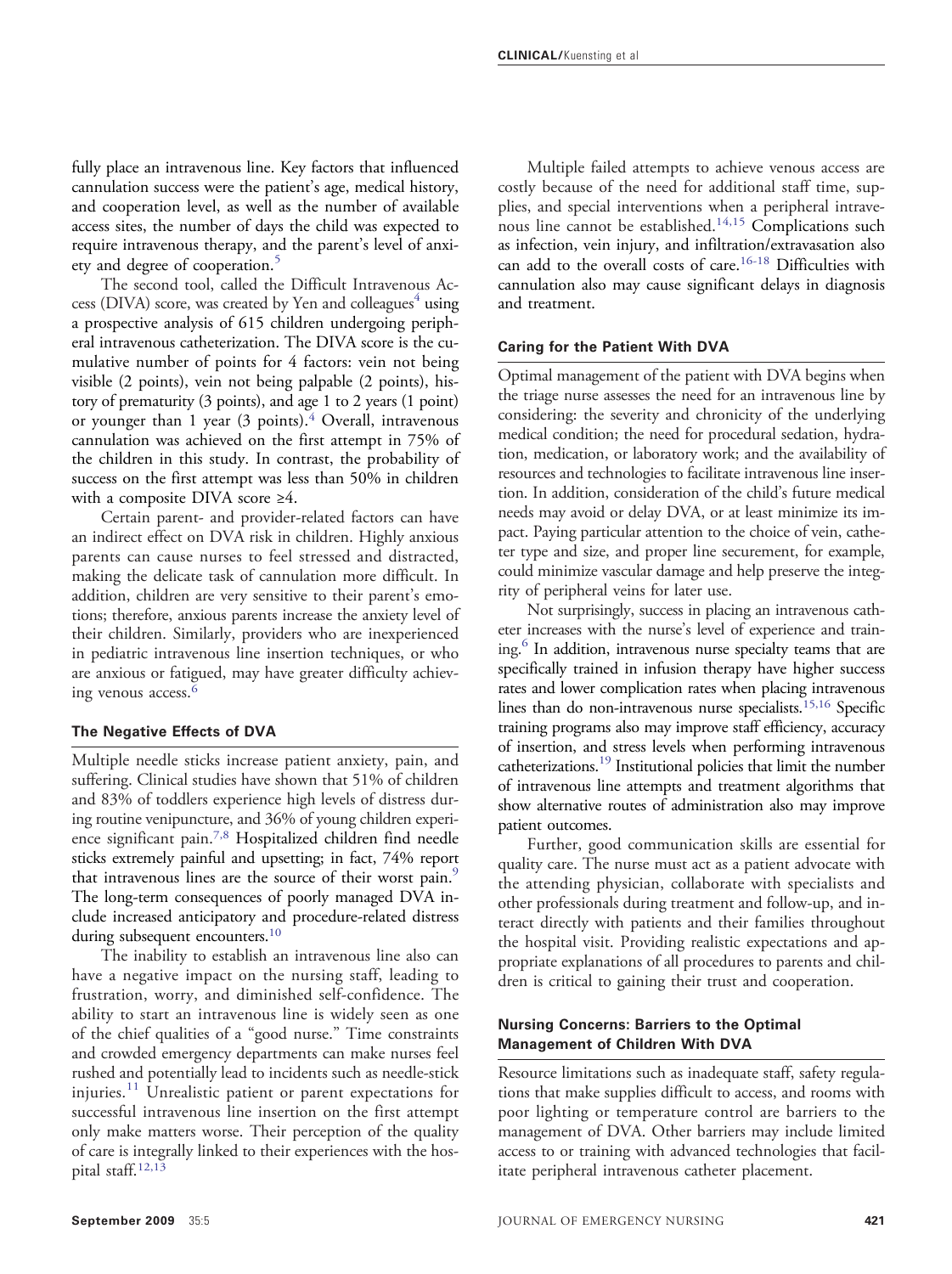| <b>Fluid</b>                           | <b>Medication</b>                         |
|----------------------------------------|-------------------------------------------|
| Oral                                   | Transdermal                               |
| Subcutaneous                           | Oral                                      |
| Intravenous                            | Inhalation (includes endotracheal tube)   |
| Naso/orogastric                        | Transmucosal (intranasal, buccal, rectal) |
| Peripherally inserted central catheter | Subcutaneous                              |
| Intraosseous                           | Intramuscular                             |
| Central venous cannulation             | Intravenous                               |
| Central venous cutdown                 | Naso/orogastric                           |
|                                        | Peripherally inserted central catheter    |
|                                        | Intraosseous                              |
|                                        | Central venous cannulation                |
|                                        | Central venous cutdown                    |

# <span id="page-3-0"></span>TARIE 2

# Strategies to Improve Venous Access

A number of approaches can be used to enhance the visibility and palpability of peripheral veins, including gentle slapping of the overlying skin, use of a proximal venous tourniquet or blood pressure cuff, and warming the limb[.20-22](#page-5-0) Topical application of nitroglycerin ointment alone or with a eutectic mixture of local anesthetics (EMLA) cream is a safe and effective way to induce local vasodilation, improving the visibility of the veins of the hand and ease of cannulation.[23,24](#page-5-0) Veins that roll can be stabilized by proper positioning of the access site or by using the "trigger" method, in which the hand and index finger are used to stretch the skin and obstruct venous flow in a downward motion that can be likened to the act of pulling the trigger of a gun.<sup>[25](#page-5-0)</sup>

In small or dehydrated children who weigh 5 kg or less or who are in less than the tenth percentile for their weight, intravenous line insertion success rates may be improved if the needle is inserted bevel down rather than bevel up.<sup>2</sup> Transillumination is a more advanced technology that can improve the visualization of nonpalpable, nonvisible veins in infants and young children.<sup>[26-28](#page-5-0)</sup> An infrared light source can be used to view both superficial and deep veins and reportedly reduces the number of needle sticks required to achieve venous access by 40%.<sup>29</sup> Other techniques such as ultrasound, fluoroscopy, and micropuncture may improve intravenous line success rates, but they have not been systematically investigated in children.

Intravenous line insertions are difficult in children, even under the best of circumstances. Good preparation, however, can significantly alleviate patient distress and en-hance cooperation.<sup>[30,31](#page-5-0)</sup> Good preparation involves providing an age-appropriate explanation of the procedure when the time is right and allowing sufficient time to answer

questions and allay fears. Because children's anxiety is proportional to the anxiety level of their parents, it may be necessary to "treat" the parents first.<sup>[32](#page-5-0)</sup> By using a familycentered approach that encourages parents to actively participate in decision making, nurses can help them feel that they have some control of the situation.<sup>[33](#page-5-0)</sup>

Intravenous cannulation becomes more difficult and painful as children become increasingly anxious and fearful after each failed attempt, because fear activates the sym-pathetic nervous system and causes vasoconstriction.<sup>[34](#page-5-0)</sup> Anxiety can be reduced by providing a warm, supportive atmosphere in which the child feels comfortable expressing fears. Distractions, such as conversation, video games, television, or music with headphones also may help to reduce distress.[35,36](#page-5-0) If necessary, anxiolysis with nitrous oxide or midazolam can be used.

Although precannulation analgesia (ie, buffered lidocaine or topical anesthetic) effectively reduces the pain of peripheral intravenous cannulation, it is not usually the standard of care for pediatric patients in the emergency de-partment because of time constraints.<sup>[37-41](#page-5-0)</sup> Standing orders or triage protocols for the use of buffered lidocaine or topical anesthetics are recommended if time permits.

# Seeking an Alternative to Intravenous Catheterization

Most institutions have guidelines that permit no more than 2 to 4 intravenous line insertion attempts per clinician. In a 1999 survey conducted by the National Association of Children's Hospitals and Rehabilitation, 44% of the responding facilities allowed 2 insertion attempts to establish an intravenous line, 39% allowed 3 attempts, 4% allowed more than 3 attempts, and 13% permitted an unlimited number of attempts to achieve venous access.<sup>[42](#page-5-0)</sup>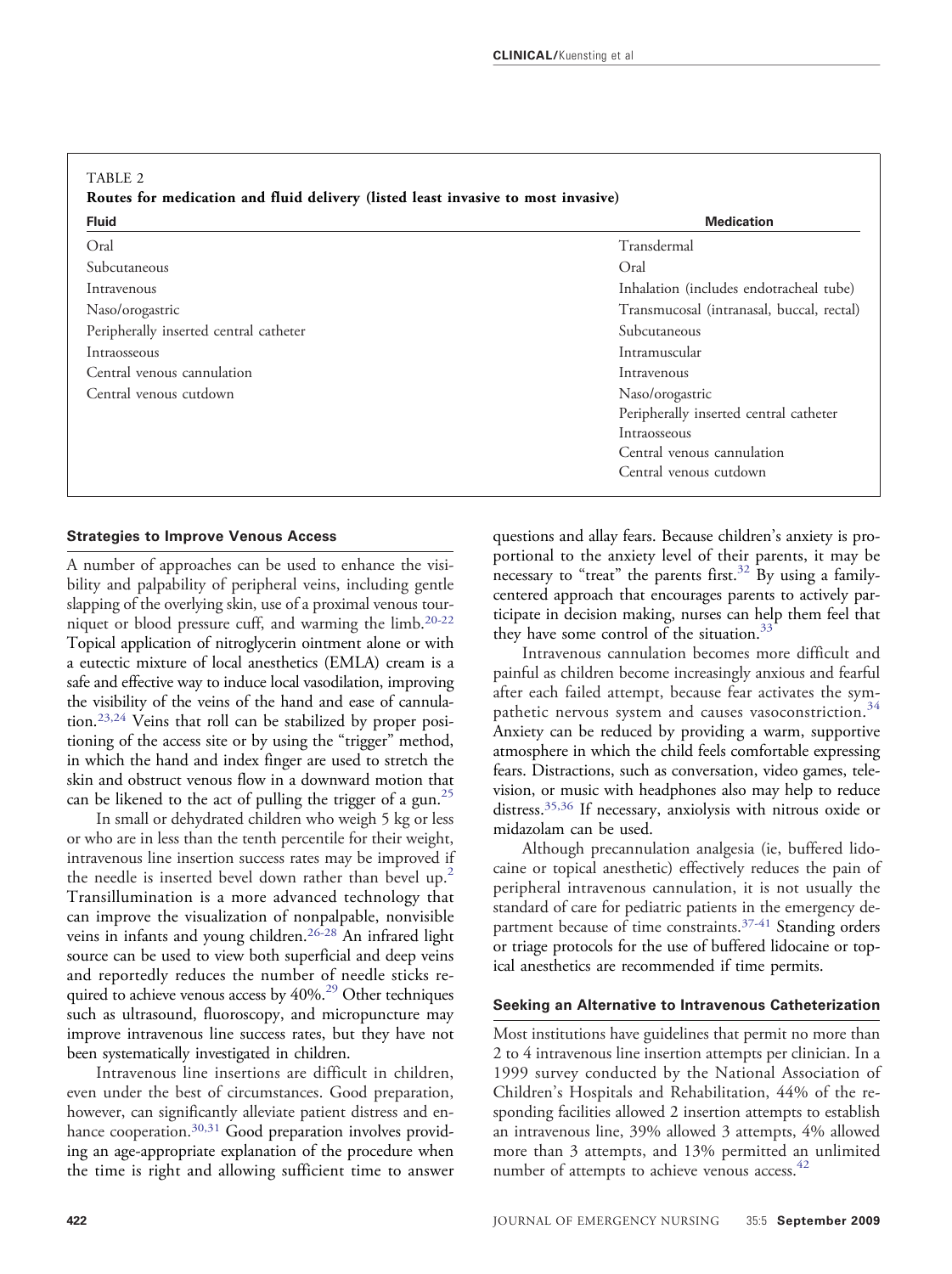<span id="page-4-0"></span>If special services (ie, infusion nurse, equipment) are unavailable or subsequent attempts are unsuccessful, an alternate route of administration may need to be considered. The oral, subcutaneous, and naso/orogastric routes are the most common alternatives for fluid and medication delivery in nonresuscitative situations. In resuscitative situations, the endotracheal tube, intraosseous, central venous, or venous cut-down routes are preferred for medication and/or fluid delivery. Alternative routes to intravenous lines for drug delivery in any situation include the intramuscular, transdermal, inhalation, and transmucosal routes [\(Table 2\)](#page-3-0).

A number of factors should be considered when taking into account alternatives to intravenous therapy: severity of illness, emergency or non-emergency situation, immediate and future medical needs, staff time and resources, and the patient's pain and suffering. No clear criteria exist for when to stop trying to achieve venous access and switch to an alternate therapy or route of administration. Hospital guidelines should encourage ED personnel to reassess the need for intravenous access at pivotal points.

### Considerations for Nursing Practice and Research

Intravenous cannulation is one of the most frequently performed procedures in the emergency department and is widely perceived as a routine, relatively minor procedure. For this reason, its impact on children is often overlooked. They are highly vulnerable to procedural stress and experience significant pain and anxiety during venipuncture.<sup>9</sup> Nurses are in an ideal position to recognize patients with potential DVA and mitigate its short- and long-term consequences.

New nursing fellowship programs and competency tests are needed for pediatric vascular access, using both traditional methods and advanced technologies. Guidelines and algorithms should be developed on assessment of the need for intravenous therapy, protocols for intravenous line insertion, and standards for the maximum number of insertion attempts.

Additional clinical research is needed to determine the prevalence of DVA in different segments of the pediatric population and to document the extent to which it affects the child, parent, and nursing community. Ideally, nurses should complete event reports on the number of needle sticks required to start an intravenous line and the type and severity of any related adverse events. Suboptimal management of DVA is more likely to occur when there are insufficient resources or an inadequate number of staff on duty. ED personnel are well aware that it often takes 2 or more nurses to establish an intravenous line if the child is struggling or advanced technologies are needed. Systematic investigations are needed to document the type and extent of resources required to maintain quality care in specific clinical situations so that a strong case for additional funding can be presented to hospital administrators.

#### Conclusions

Nurses encounter children with peripheral DVA on a daily basis. Anxiety worsens when multiple attempts to establish an intravenous line are needed. Early identification of patients with potential DVA gives nurses time to adjust their approach and use special techniques that enhance venous access and improve cannulation success rates. If venous access cannot be achieved after 2 to 4 attempts, alternative routes of administration should be considered.

Standards of practice and treatment algorithms are needed to ensure that children with peripheral DVA are managed effectively. Increased awareness, coupled with better management of DVA, should minimize its immediate and longterm impact on the child, family, and health care provider.

# Acknowledgment

Editorial assistance in the preparation of this manuscript was provided by Susanne Gilbert, MA, of Advogent.

# **REFERENCES**

- 1. Hartzog TH, Eldridge DL, Larsen PG, et al. Putting in the pediatric IV: does confidence and competence make a difference? Presented at the Annual Meeting of the American Academy of Pediatrics; October 11-14, 2008; Boston, MA.
- 2. Black KJ, Pusic MV, Harmidy D, McGillivray D. Pediatric intravenous insertion in the emergency department: bevel up or bevel down? Pediatr Emerg Care 2005;21:707-11.
- 3. Lininger RA. Pediatric peripheral IV insertion success rates. Pediatr Nurs 2003;29:351-4.
- 4. Yen K, Riegert A, Gorelick MH. Derivation of the DIVA score: a clinical prediction rule for the identification of children with difficult intravenous access. Pediatr Emerg Care 2008;24:143-7.
- 5. Catudal JP. How to use the scoring tool. Association for Vascular Access. Available at: [http://www.avainfo.org/website/download.asp?](http://www.avainfo.org/website/download.asp?id=182376) [id=182376](http://www.avainfo.org/website/download.asp?id=182376). Accessed March 26, 2008.
- 6. Jacobson AF, Winslow EH. Variables influencing intravenous catheter insertion difficulty and failure: an analysis of 339 intravenous catheter insertions. Heart Lung 2005;34:345-59.
- 7. Humphrey GB, Boon CMJ, van Linden van den Heuvell GFEC, van de Wiel HBM. The occurrence of high levels of acute behavioral distress in children and adolescents undergoing routine venipunctures. Pediatrics 1992;90:87-91.
- 8. Fradet C, McGrath PJ, Kay J, Adams S, Luke B. A prospective survey of reactions to blood tests by children and adolescents. Pain 1990;40:53-60.
- 9. Cummings EA, Reid GJ, Finley GA, McGrath PJ, Ritchie JA. Prevalence and source of pain in pediatric inpatients. Pain 1996;68:25-31.
- 10. Duff AJA. Incorporating psychological approaches into routine paediatric venepuncture. Arch Dis Child 2003;88:931-7.
- 11. Emergency Nurses Association. Percutaneous sharps/needle stick injuries [position statement]. Des Plaines (IL): Emergency Nurses Association; 2003.